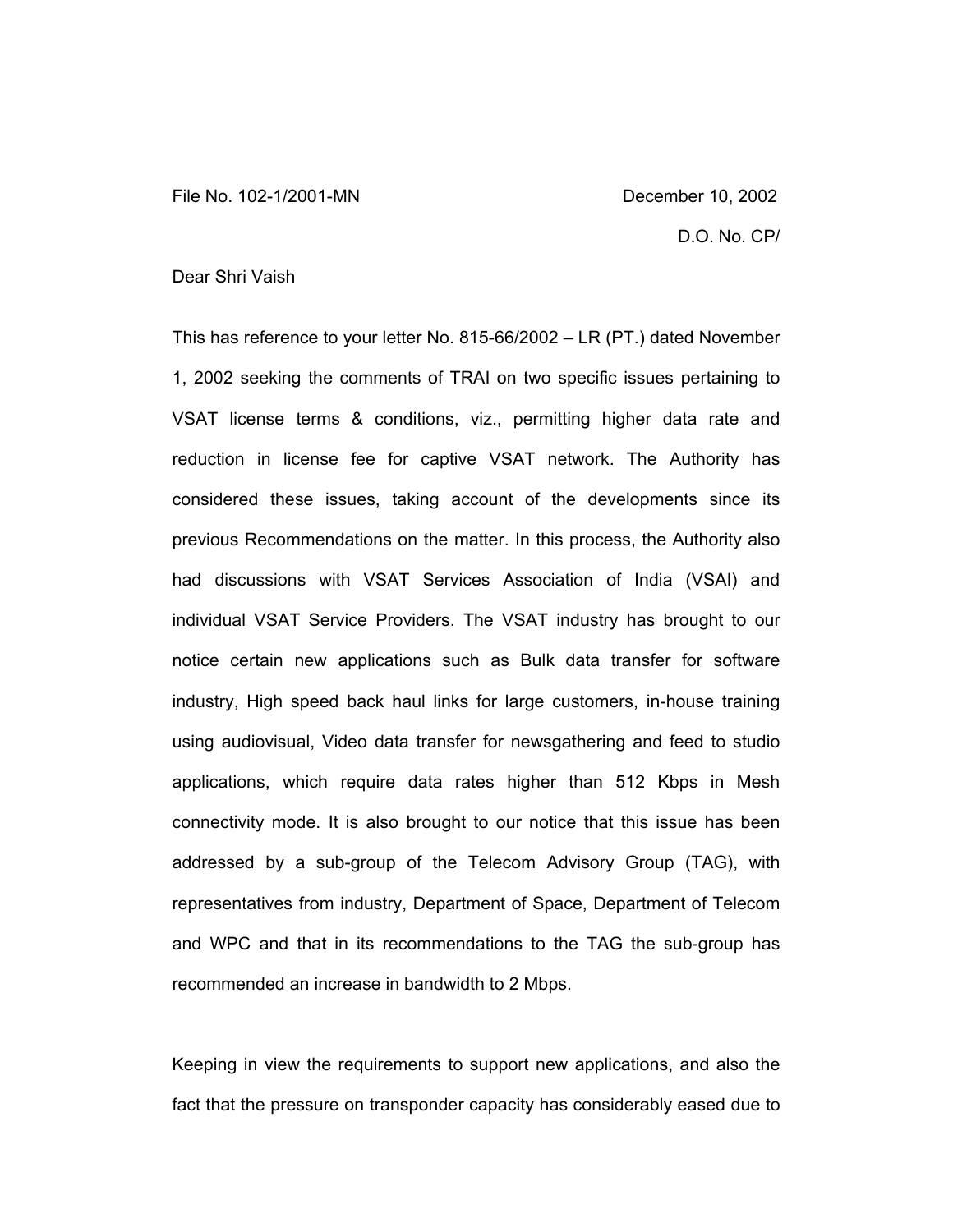change in the Government's policy to permit foreign satellites, the Authority has recommended increasing the maximum transmission data rate from 512 Kbps to 2 Mbps for remote terminals for PAMA/ DAMA mode in mesh connectivity. Suitable amendments in the relevant TEC Recommendations will need to be made to accommodate the change in policy.

Earlier, while reconsidering the recommendations of TRAI based on DOT's reference on VSAT recommendations, the Authority had reiterated that the captive user network and commercial VSAT service providers should have the level playing field in terms of the license fees charged. In view of the level playing field aspect, the Authority considers that the license fee for captive users be fixed at a level, which matches the effective license fee charged from commercial VSAT service providers in the form of 10% of adjusted gross revenue. Since in case of captive VSAT network, there is no revenue, it is necessary to estimate the license fees paid by Commercial VSAT Service Provider on per terminal basis. This estimation varies from one service provider to other and also from one quarter to other. Based upon the data received from VSAT service providers, the license fee per VSAT per quarter comes in the range of Rs. 1200 to Rs 3000 per quarter. The license fee for captive VSAT Services need to be at a level, which while being conducive to the growth of VSAT industry also supports competition in the sector. Keeping in view the average effective license fees per terminal currently paid by Commercial VSAT Service Provider and the need to have similar license fees level for captive VSAT services, the Authority recommends that the annual